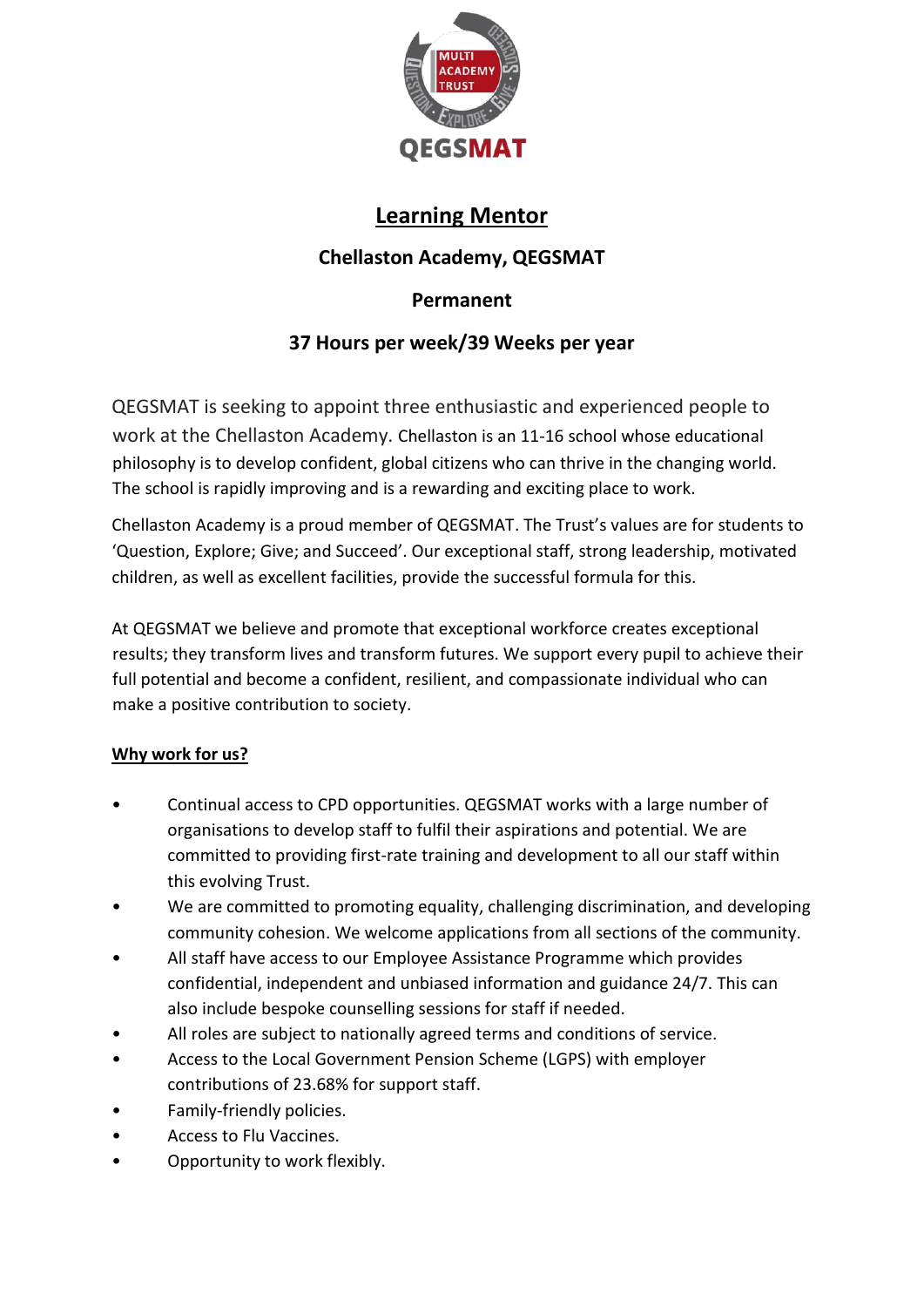QEGSMAT is also committed to safeguarding and promoting the welfare of children and young people and expects all staff and volunteers to share this commitment. All appointments are subject to an Enhanced DBS check and be eligible to work in the UK. Further information about our commitment to Safeguarding can be found <https://www.qegsmat.com/documents/safeguarding>

If you are interested and wish to have an informal conversation to discuss the role or would like to visit the school, we would be happy to arrange this. Please call 01332 702502. Further details about our school can be found on our website: <https://www.chellaston.derby.sch.uk/>

To apply for this position, please visit our Trust Website [\(https://www.qegsmat.com/current-vacancies/\)](https://www.qegsmat.com/current-vacancies/) where you can apply via TES.

**Closing date for applications:** Friday 24th June 2022 - noon **Interview date:** W/c Monday 27<sup>th</sup> June 2022 **Salary:** Scale 5 £22,571-£24,920 (£19,068 - £21,053 pro rota) **Start date:** 01/09/2022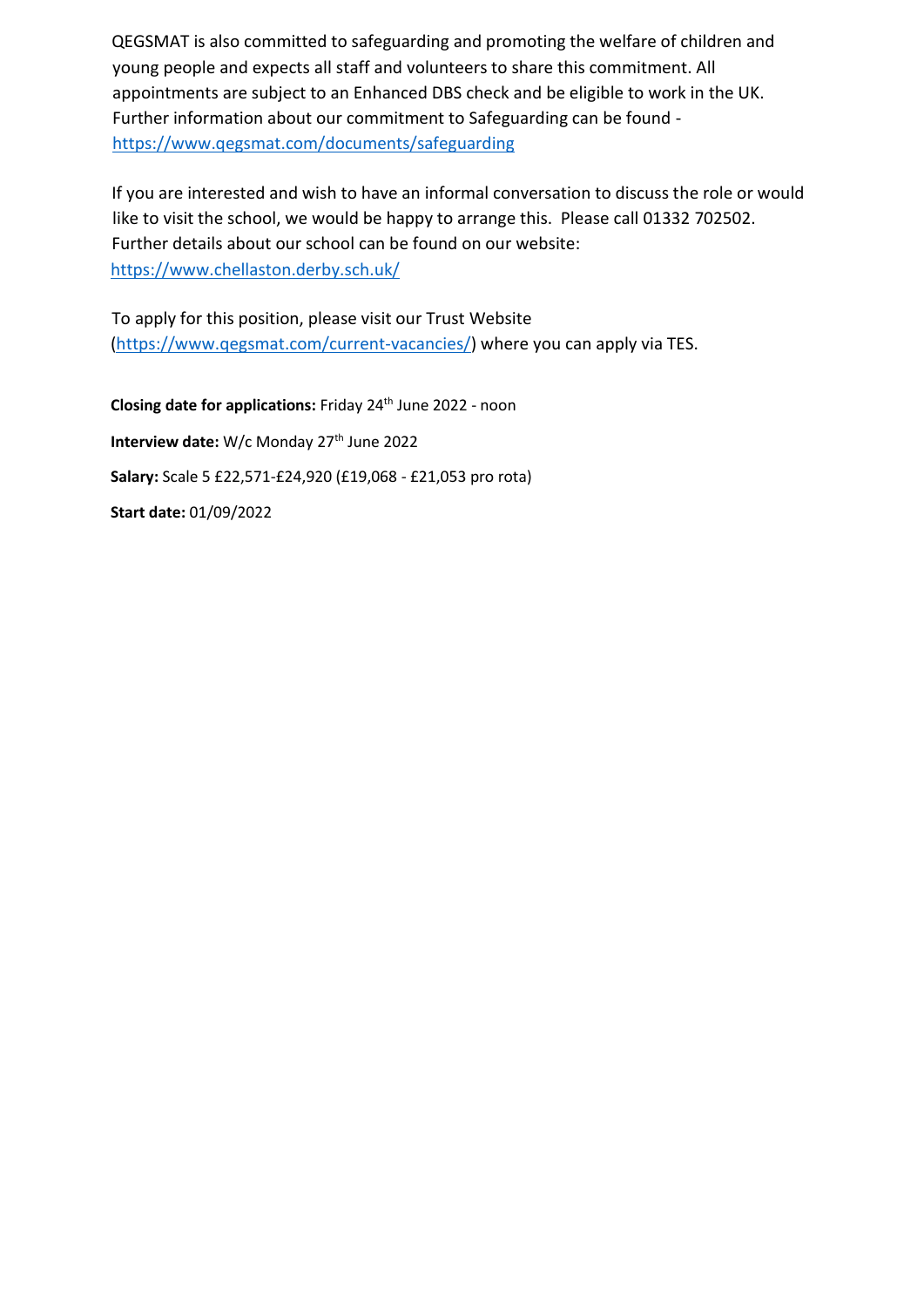

#### **JOB DESCRIPTION**

| <b>Post Title:</b>       | <b>LEARNING MENTOR</b>                               |
|--------------------------|------------------------------------------------------|
| <b>Reporting to:</b>     | Assistant Headteacher - SENCO                        |
| Scale:                   | Scale 5 £22,571-£24,920 (£19,068 - £21,053 pro rota) |
| <b>Disclosure Level:</b> | Child Workforce - Enhanced, Childs Barred list       |

#### **PURPOSE OF THE POST:**

#### **Purpose:**

- Work closely with teaching staff at the Academy to address the needs of students requiring particular help to overcome barriers to learning, and to provide a range of strategies to help pupils achieve their full potential by further developing their skills.
- $\div$  To support identified students both in the classroom and in the Extended Learning department. This may include physiotherapy and hydrotherapy sessions.
- $\div$  To Support learning and behaviour for individual and for groups, as directed.
- $\div$  Support the corporate life of the Trust and project a positive image of the Trust.
- $\div$  To work collaboratively with the Trust colleagues and to contribute towards the quality of teaching and learning and achievement and behaviour for all students to encourage self-esteem and progress so students can be the best they can be.
- $\triangle$  Support the efficient, effective, economic, and safe use of resources, having due regard to the policies of the Trust.
- $\triangle$  Contribute to the production, monitoring and review of effective resources and action plans in line with the Trust's defined objectives and performance targets.
- **←** Develop skills to meet the requirements of the post and to respond flexibly in order to meet the needs of the Trust and identified students with SEND.
- $\triangleq$  Act responsibly in order to build mutual confidence and respect and foster effective working relationships with all.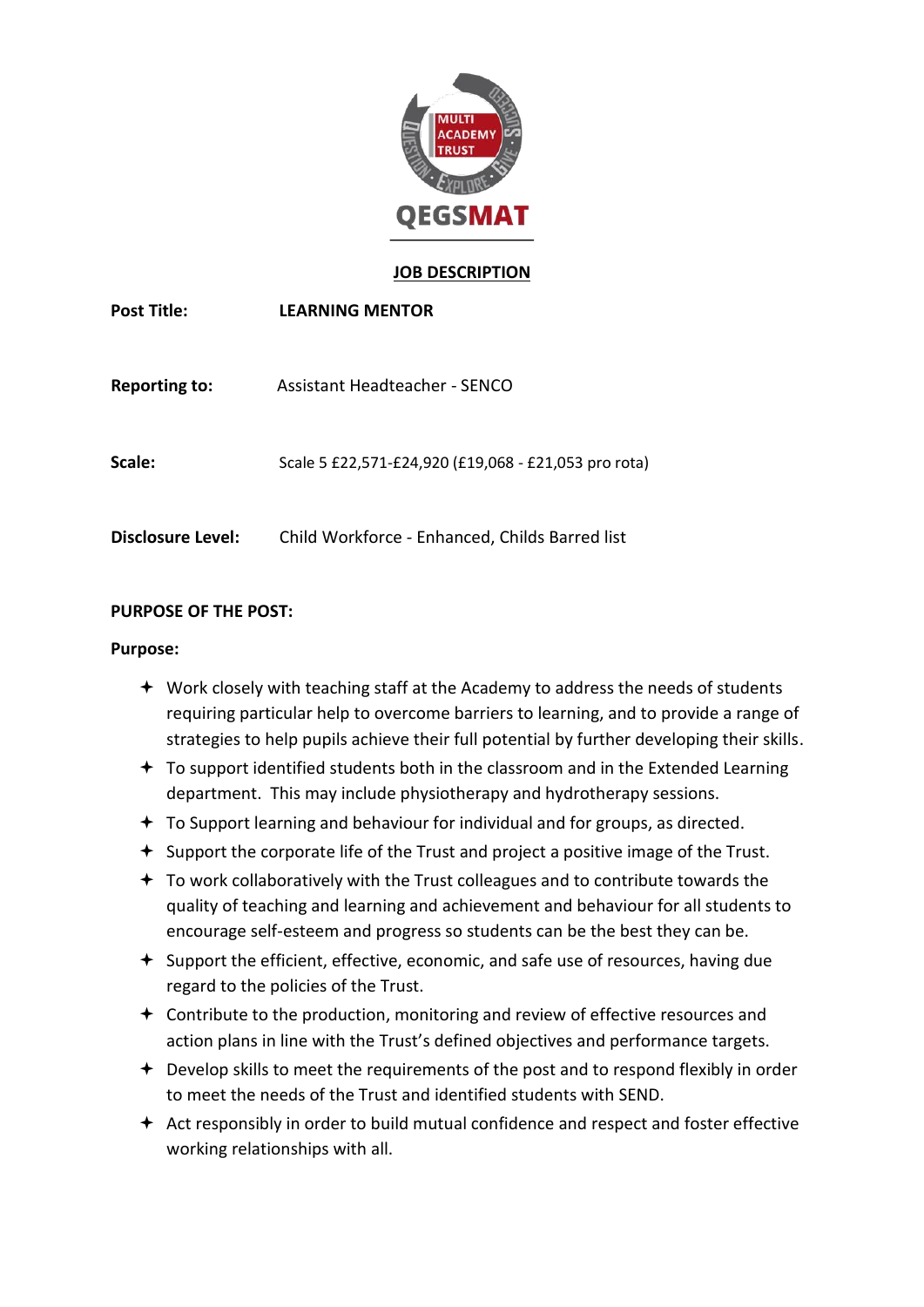- $\triangleq$  Act as a role model, challenge and motivate, promote and reinforce self-esteem and establish productive relationships with students.
- $\triangleq$  Be committed and sensitive in ensuring equality of opportunity for pupils.
- $\triangleq$  Ensure that the legal, statutory and other relevant provisions governing of affecting the Trust are strictly observed.
- $\div$  Ensure that target groups of students are supported.
- Ensure that senior staff, the line manager, SENCO and relevant teaching staff and year heads are kept informed about each student's progress and that all support is in line with the Trust's expectations, policies and practice.

#### **Main Duties:**

- $+$  Have a clear focus with a target group of pupils of improving their attainment and behaviour.
- $\triangle$  Provide senior staff with relevant information about students in order that students needing support can be identified effectively and appropriate interventions agreed.
- $\div$  Work with other staff to draw up and implement action support and interventions for students with SEND.
- $\div$  Provide a range of opportunities for the target group of pupils to support them in achieving their targets, both in a 1:1 or group setting
- Maintain regular contact, where appropriate, with families of SEND STUDENTS to keep them informed of the student's progress. To secure positive family support and involvement in the pupil's education.
- Work closely with the SENCO and Class Teacher to ensure that the needs of the students are planned for, and met.
- Monitor, evaluate and report on the success of all interventions and support the SENCO.
- Have full knowledge and appreciation of the range of activities and interventions in an academic setting.
- $\div$  Take part in all appropriate INSET as identified by the Trust.

All adults employed by the Trust are responsible for safeguarding and promoting the welfare of children they are responsible for or come into contact with.

Whilst every endeavour has been made to outline all the duties and responsibilities of the post, this document does not specify every item in detail. Where broad headings have been used, all associated duties are naturally included in the job description.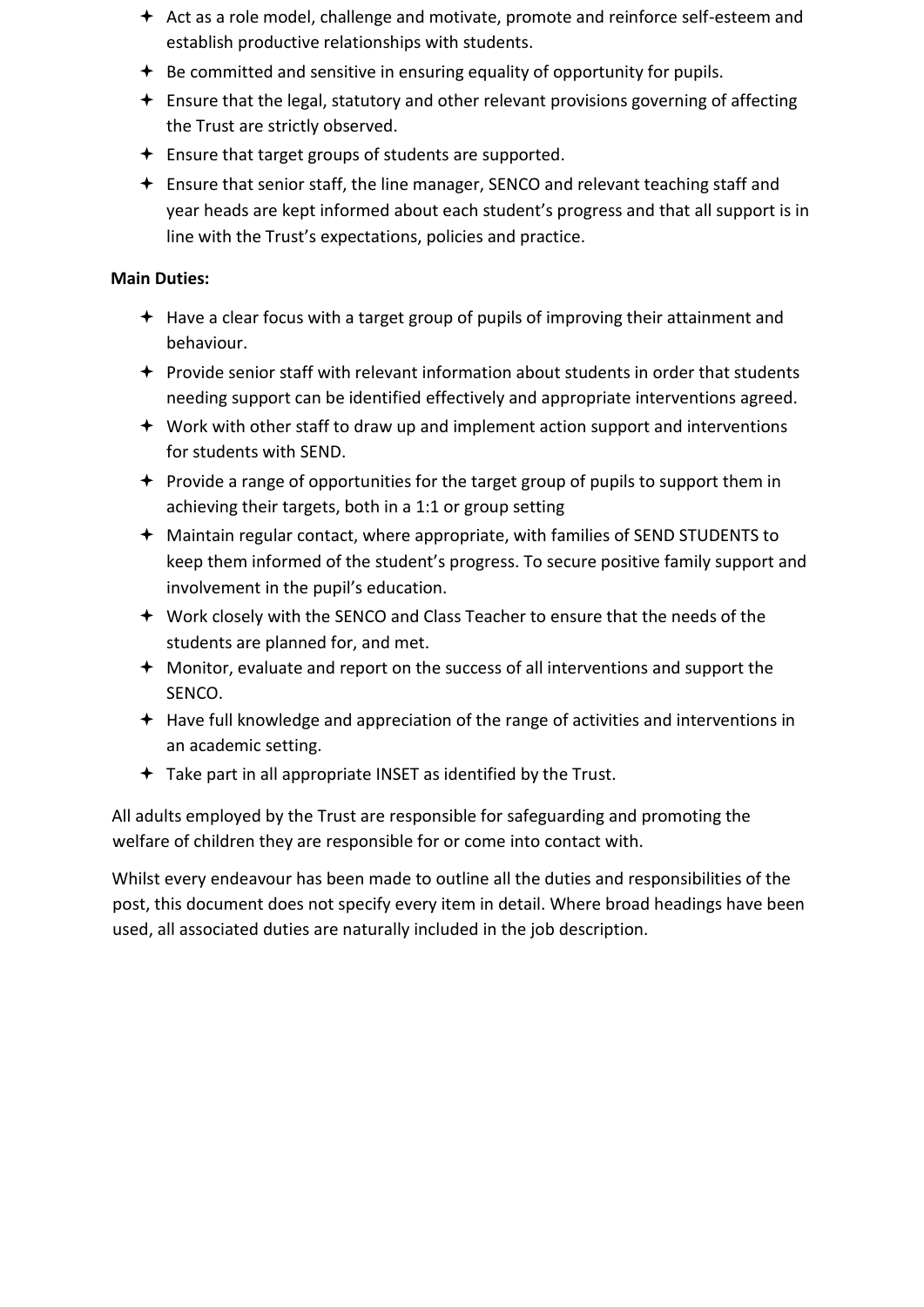

## **PERSON SPECIFICATION**

|                                          | <b>Essential</b>                                                                                                                                                                                                                                                                              | <b>Desirable</b>                                                                                                                                                                    | <b>Evidence</b>                                     |
|------------------------------------------|-----------------------------------------------------------------------------------------------------------------------------------------------------------------------------------------------------------------------------------------------------------------------------------------------|-------------------------------------------------------------------------------------------------------------------------------------------------------------------------------------|-----------------------------------------------------|
|                                          |                                                                                                                                                                                                                                                                                               |                                                                                                                                                                                     |                                                     |
| <b>Qualifications</b>                    | Good basic education to<br>GCSE level in literacy and<br>numeracy, or the equivalent<br>GCSE English and Maths A* -<br>C or equivalent                                                                                                                                                        | A relevant<br>qualification in<br>Childcare and/or<br>Education                                                                                                                     | Application form<br>Certificates                    |
| <b>Experience</b>                        | Experience of working with<br>children                                                                                                                                                                                                                                                        | Being a paid worker<br>in play schemes,<br>crèches, midday<br>supervision,<br>afterschool clubs or<br>similar<br>Currently working as a<br>learning mentor or<br>teaching assistant | Application form<br>Selection process<br>References |
| Knowledge<br>and<br><b>Understanding</b> | Have knowledge and<br>understanding of:<br>the needs of young<br>children;<br>child development and<br>the ways in which children<br>learn;<br>the roles played by<br>various adults in a child's<br>education;<br>behaviour management<br>strategies;<br>equal opportunities<br>safeguarding | Has worked with<br>secondary or Primary<br>students with SEND                                                                                                                       | Application form<br>Selection process<br>References |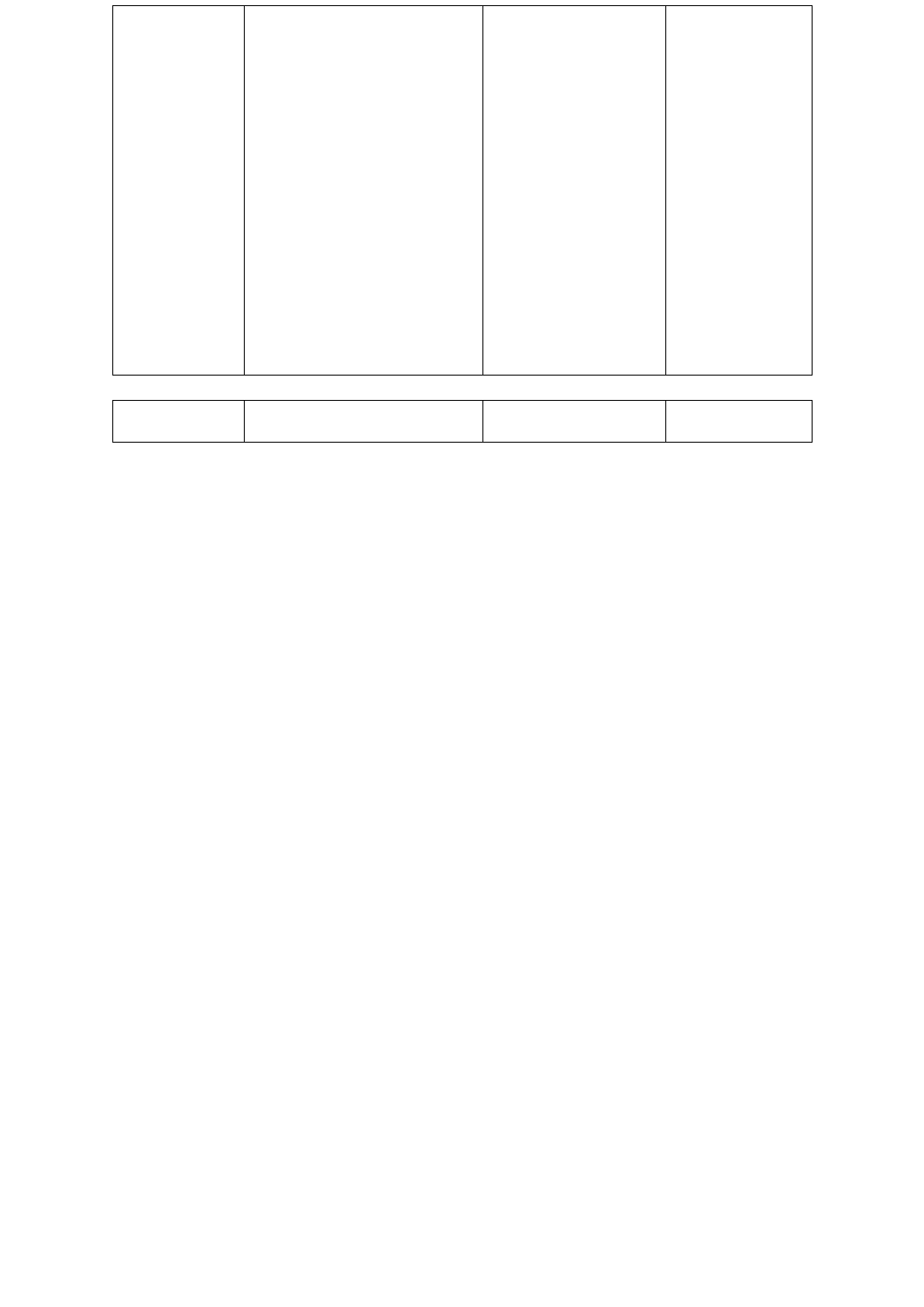| <b>Skills</b>        | Able to:                                                                                                                                                                                                                                                                                                                                                                                                                                                                                                                                                                                                                                                                                                                                                                                                | Able to:                                                                                                                                                                                                                                                                                                                                                                                                                                                                                                                         |                                                                         |
|----------------------|---------------------------------------------------------------------------------------------------------------------------------------------------------------------------------------------------------------------------------------------------------------------------------------------------------------------------------------------------------------------------------------------------------------------------------------------------------------------------------------------------------------------------------------------------------------------------------------------------------------------------------------------------------------------------------------------------------------------------------------------------------------------------------------------------------|----------------------------------------------------------------------------------------------------------------------------------------------------------------------------------------------------------------------------------------------------------------------------------------------------------------------------------------------------------------------------------------------------------------------------------------------------------------------------------------------------------------------------------|-------------------------------------------------------------------------|
| Personal             | help professional staff to<br>$\bullet$<br>achieve their objectives;<br>assist children on an<br>individual basis, in small<br>group and whole class<br>work;<br>explain tasks simply and<br>$\bullet$<br>clearly and foster<br>independence;<br>supervise children, and<br>adhere to defined<br>behaviour management<br>policies;<br>accept and respond to<br>$\bullet$<br>authority and supervision;<br>work with guidance, but<br>٠<br>under limited supervision;<br>liaise and communicate<br>$\bullet$<br>effectively with others;<br>demonstrate good<br>$\bullet$<br>organisational skills;<br>reflect on and develop<br>$\bullet$<br>professional practice;<br>display work effectively,<br>٠<br>and make and maintain<br>basic teaching resources.<br>Ability to work flexibly in<br>$\bullet$ | monitor, record<br>٠<br>and make basic<br>assessments about<br>individual progress<br>suggest alternative<br>$\bullet$<br>ways of helping<br>children if they are<br>unable to<br>understand;<br>describe, in simple<br>$\bullet$<br>terms, the process<br>of behaviour<br>management with<br>children;<br>identify gaps in<br>$\bullet$<br>their own<br>experience that<br>they need help in<br>filling;<br>demonstrate the<br>ability to learn and<br>adapt from past<br>experience.<br>Be a confident<br>$\bullet$<br>swimmer | Application form<br>Selection process<br>References<br>Application form |
| <b>Effectiveness</b> | order to meet the<br>demands of the job.<br>Enthusiastic, hardworking<br>$\bullet$<br>and assertive<br>Excellent attendance and<br>$\bullet$<br>timekeeping record                                                                                                                                                                                                                                                                                                                                                                                                                                                                                                                                                                                                                                      | • Desire to enhance<br>and develop skills<br>and knowledge<br>through<br>Continuous<br>Professional<br>Development                                                                                                                                                                                                                                                                                                                                                                                                               | Selection process<br>References                                         |